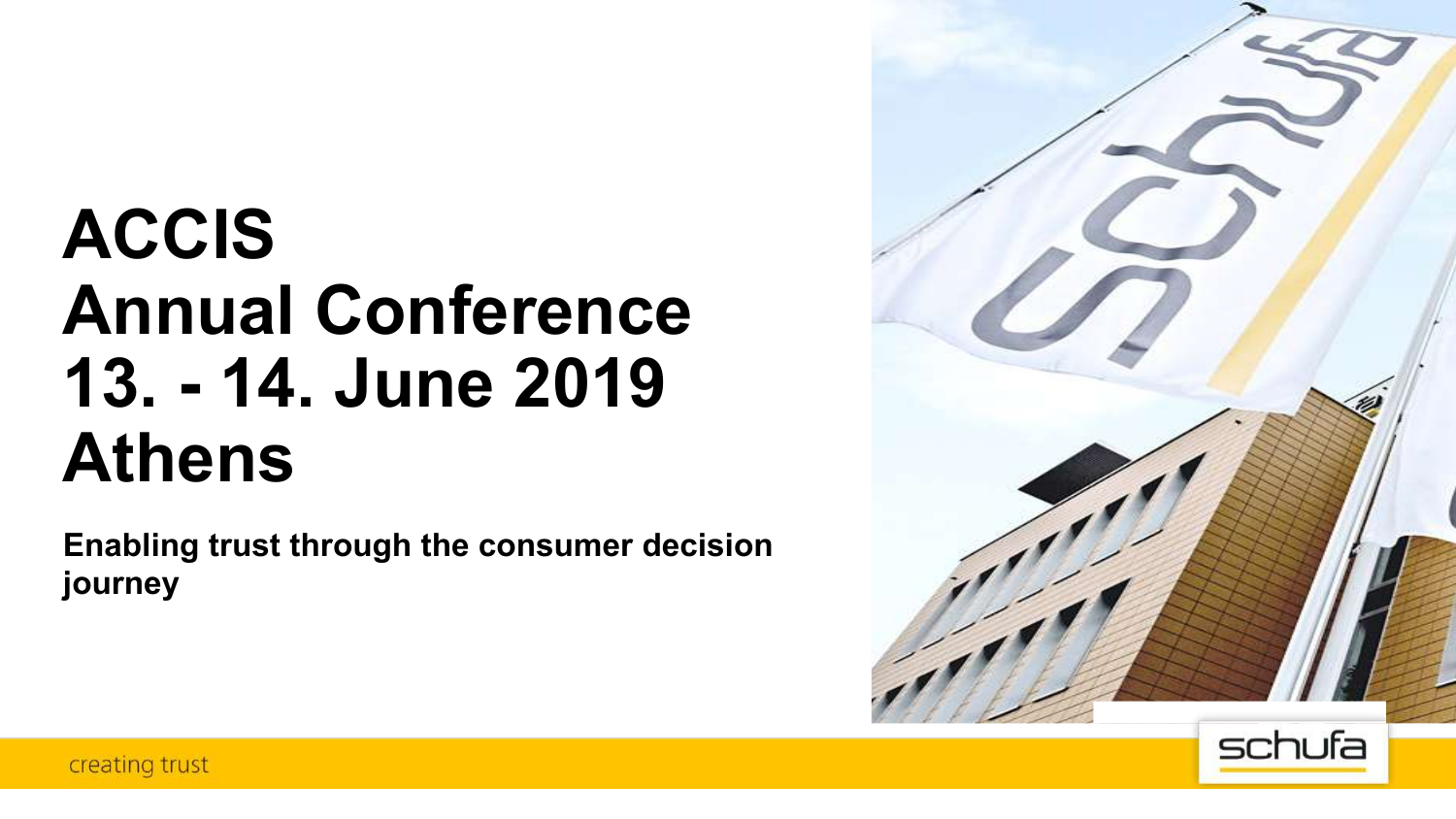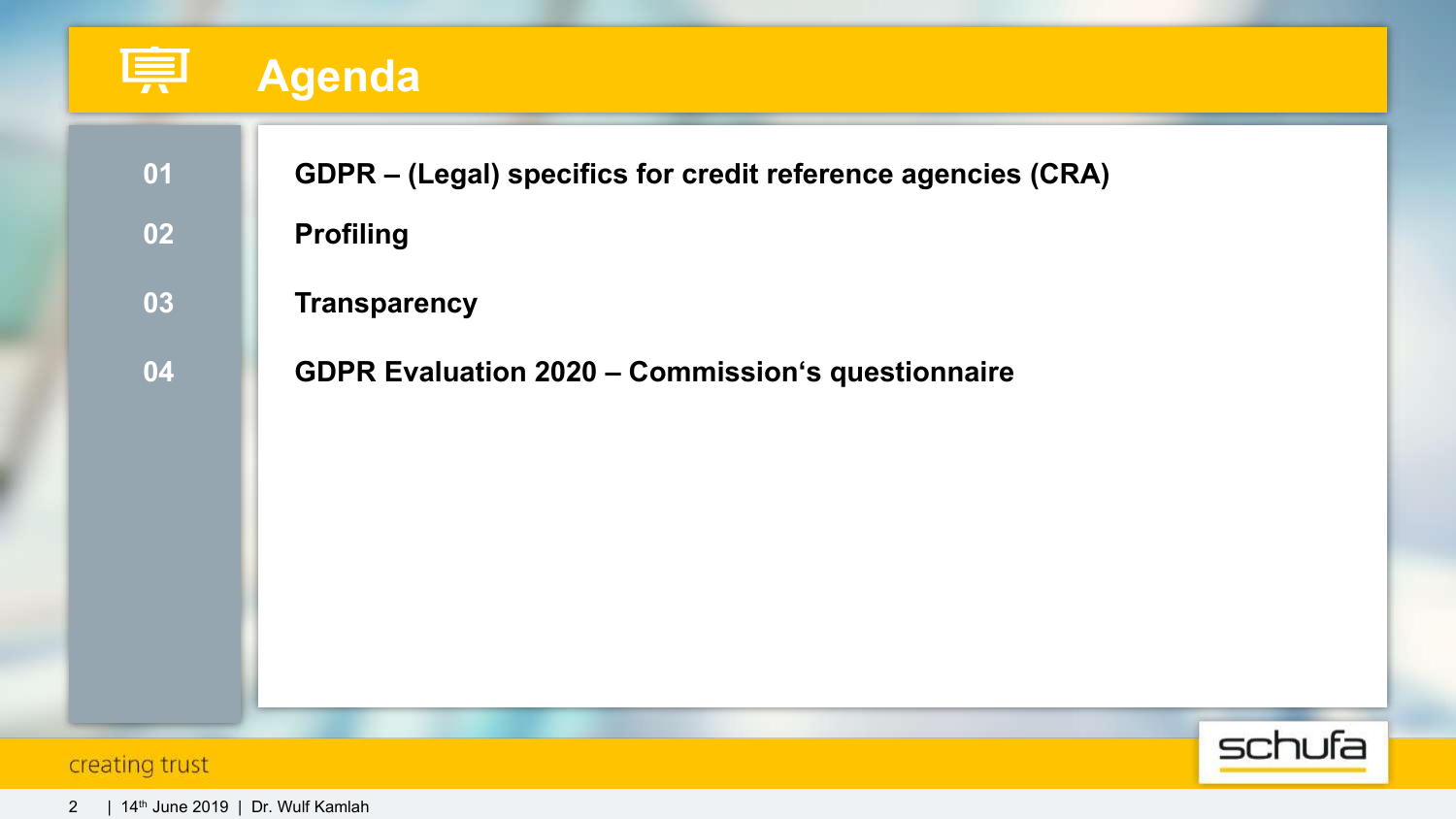

# **(Legal) specifics for credit reference 01 agencies (CRA)**

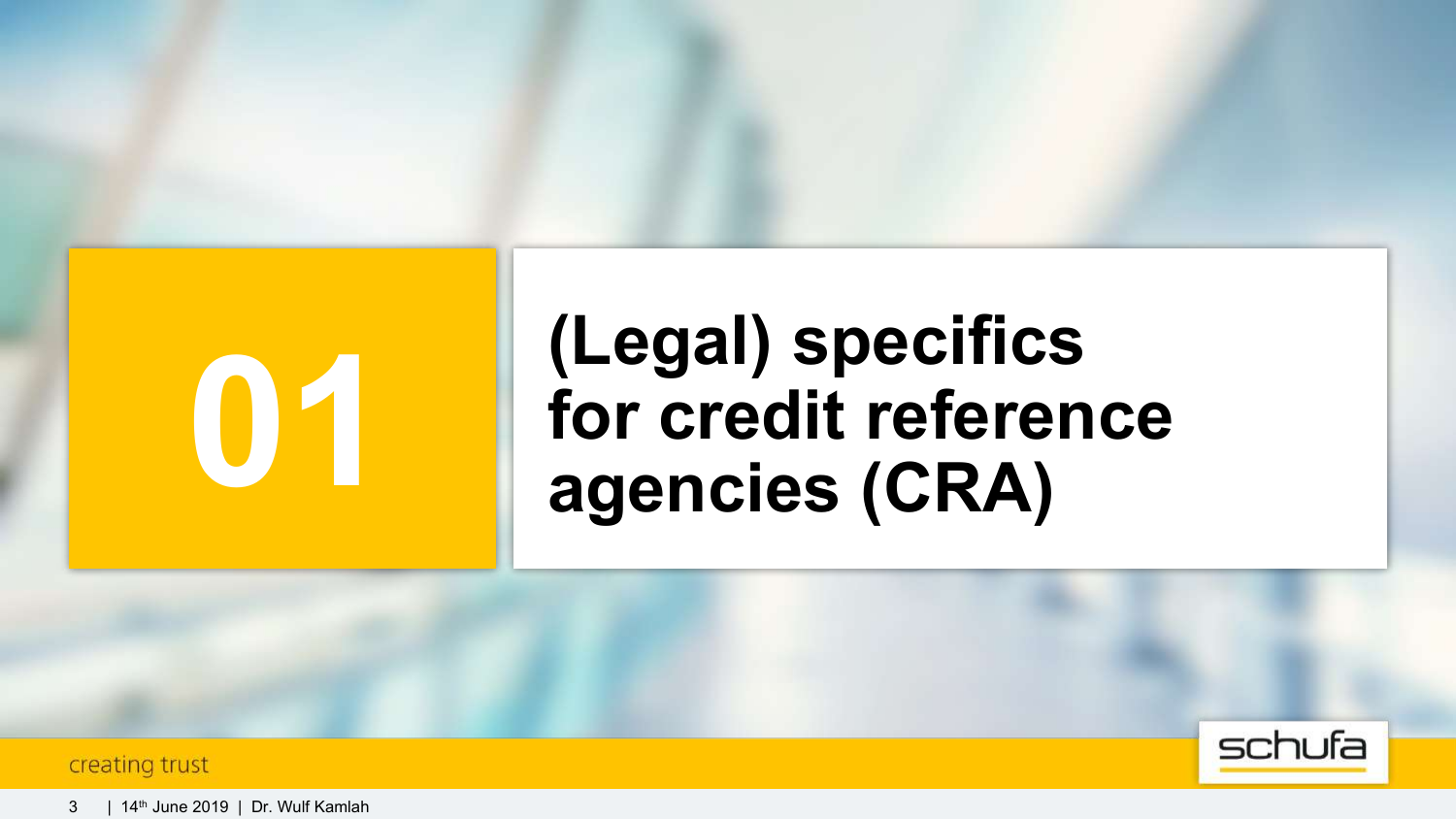# **(Legal) specifics for credit information suppliers**

- **Principles relating to processing of personal data, Art. 5 GDPR** 
	- **Transparency**
	- Accuracy
	- Storage limitation
		- "...no longer than necessary...."
		- Art. 17 "....no longer necessary..."
		- **Recital 39 ".... In order to ensure that the personal data are not kept longer than necessary, time limits** should be established by the controller for erasure or for a periodic review…."
		- Code of Conduct
- Lawfulness of processing, Art. 6 Subs. 1 GDPR
	- § Consent ?, Art. 7 GDPR
		- § Freely given?
	- **EXECUTE:** Legitimate interest clause, Art. 6 Subs. 1 lit. f) GDPR
- Rights of data subject
	- Chapter III
	- Art. 20 ?
	- **Automated individual decision-making, including profiling, Art. 22 GDPR?**

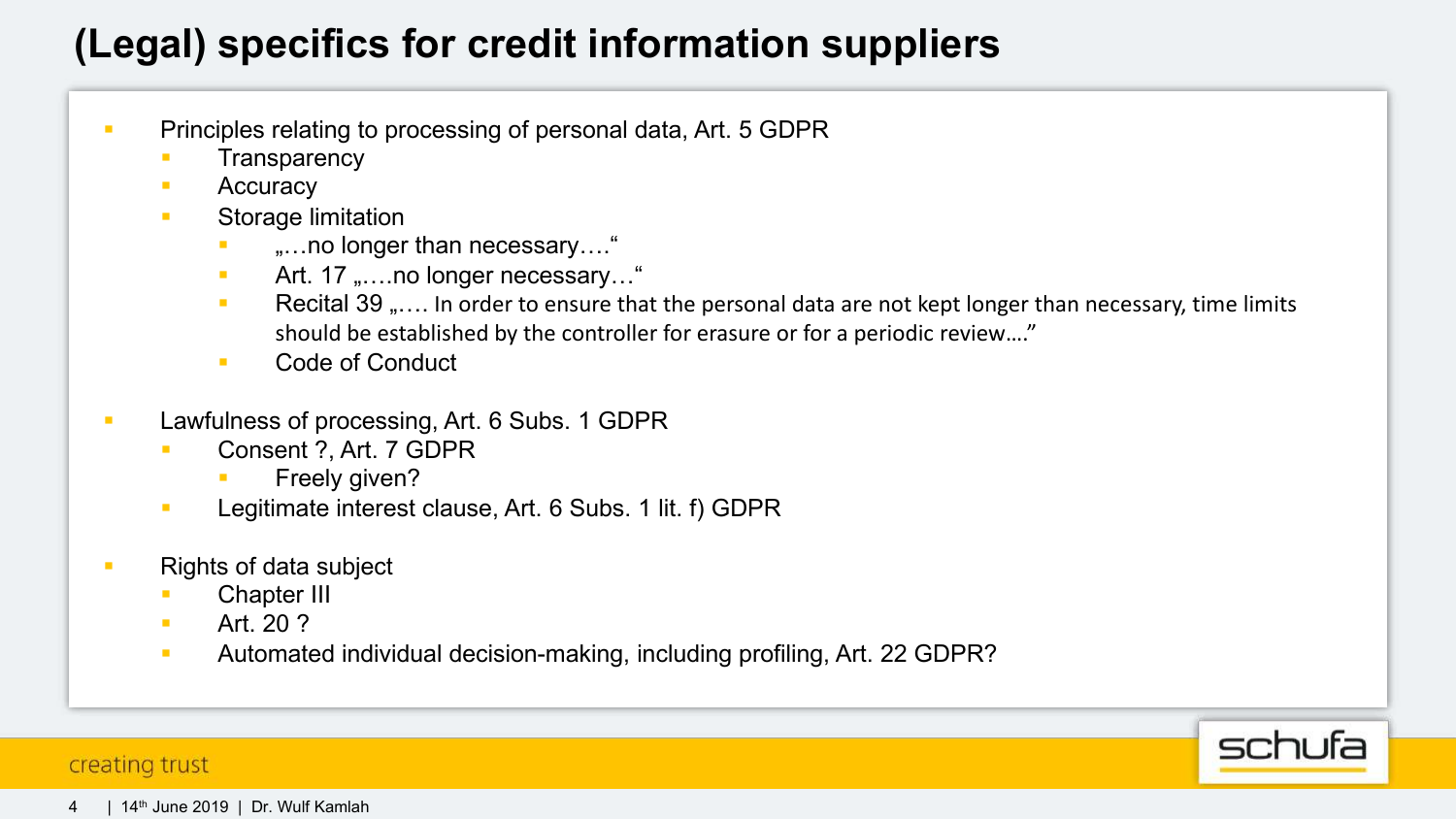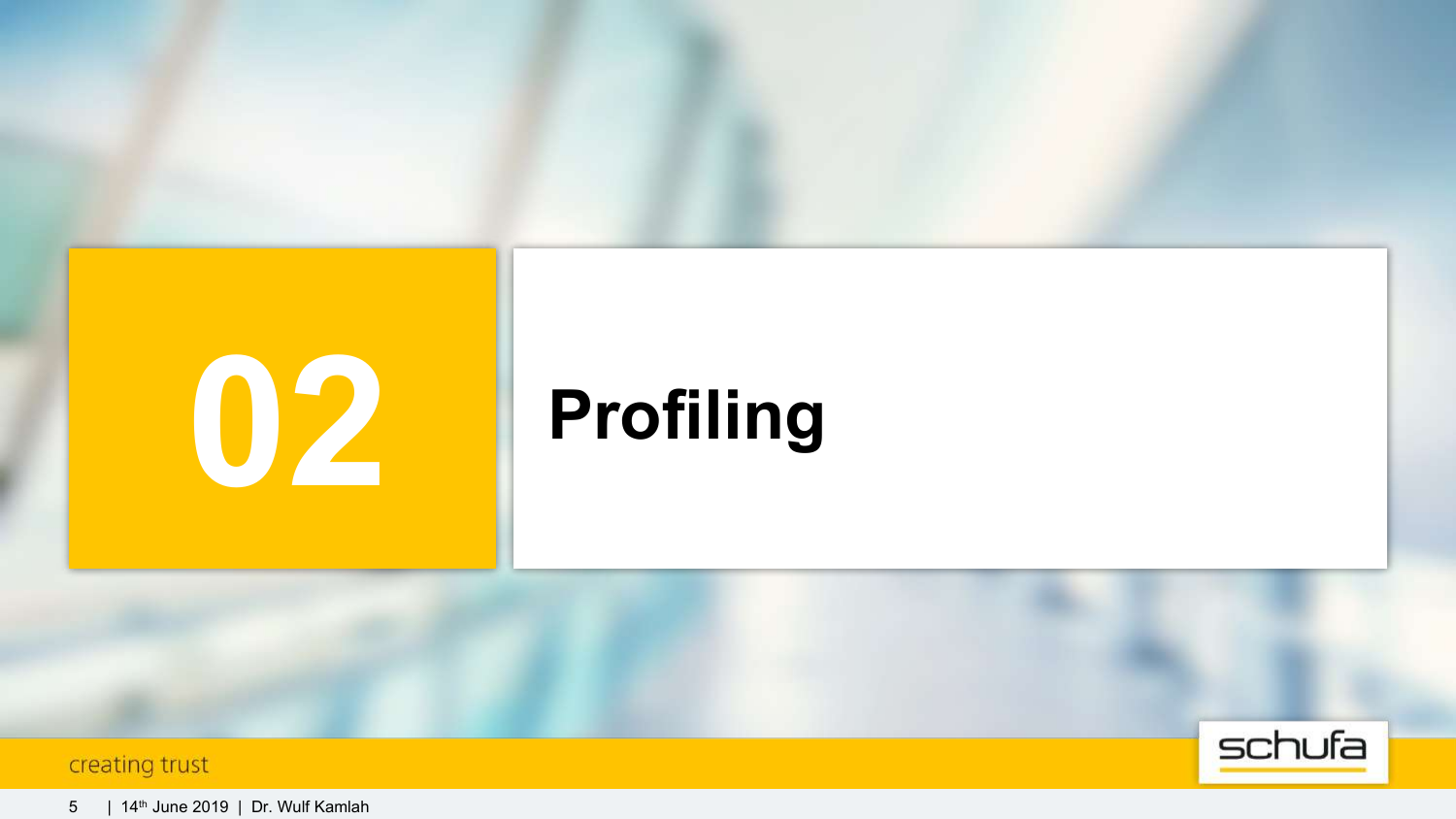# **Profiling**

- Definition, Art. 4 Nr. 4
	- § "….economic situation…."
- Lawfulness of processing
	- Recital 72: "Profiling is subject to the rules of this regulation governing the processing of personal data, such as **the legal grounds for the processing or data protection principles**"
	- **EXECUTE:** Legitimate interest clause, Art. 6 Subs. 1 lit. f)
		- § Standard?
			- § Recital 71: ("…economic situation ….").("…appropriate mathematical or statistical procedures…")
			- Former § 28b DPA-Germany
			- § *Finnish DataProtection Ombudsman*: " .. The **mere age** of the credit applicant does not describe their solvency, willingness to pay or ability to deal with their commitments"
- Automated decision-making, Art. 22
	- § Also Profiling?
- § DPIA, Art. 35
	- § Recital 91: "…..profiling…."

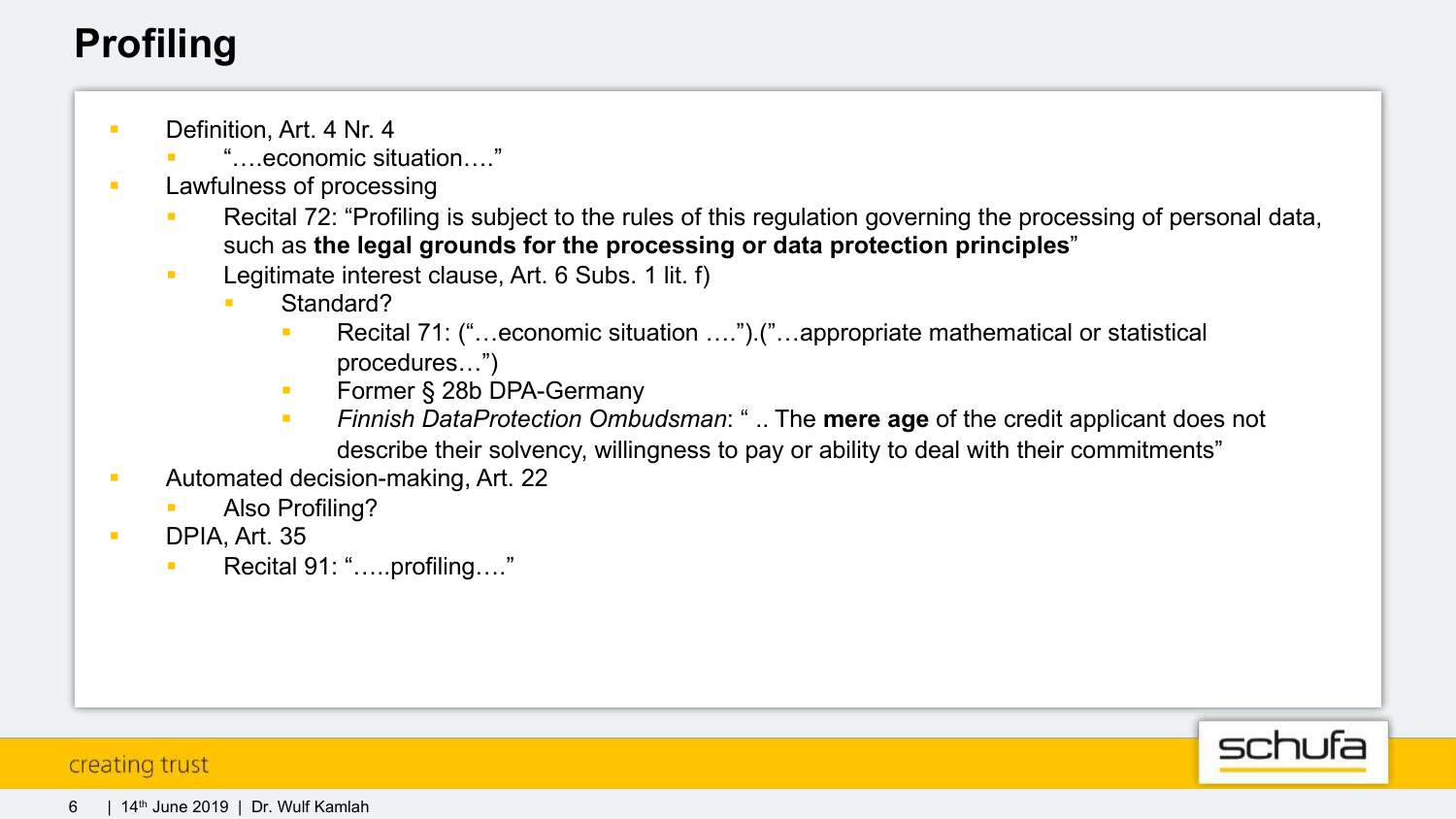

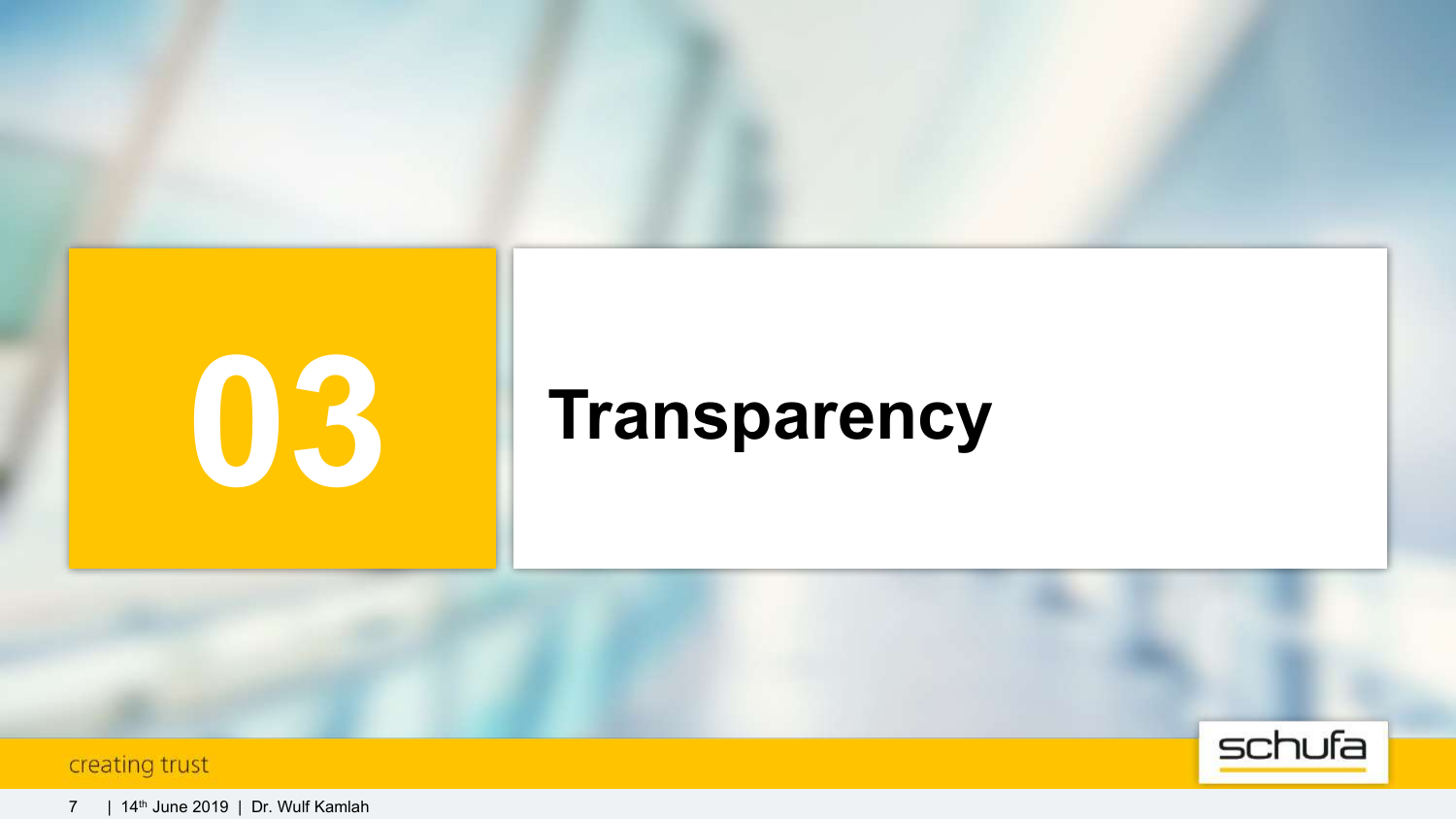# **Transparency Art. 12 – 14 GDPR**

- **Principle, Art. 5 Subs. 1 lit. a) "....and in a transparent manner.."**
- Modalities, Art. 12
	- § Change of media?
	- § Short notice (letter and/or e-mail) and additional link meanwhile agreed by the German DPA
	- Information given with terms & conditions via the creditors
- **•** Information, Art. 13, Art. 14
	- Extended information obligations
		- § Art. 13 Subs. 2 lit. f, Art. 14 Subs. 2 lit. g, Art. 15 Subs. 1 lit. h
			- Same wording in respect to Art. 22 and Profiling
			- § Unclear; *Finland: "…*current notification practices do not sufficiently specify the logic of data processing so that the credit applicant could understand the grounds for the decision and ordered that such notification practices be changed…."

## **• Only few exceptions**

- Disproportionate effort
- § *Poland*
- Exceptions possible, Art. 23
	- § Public registers?

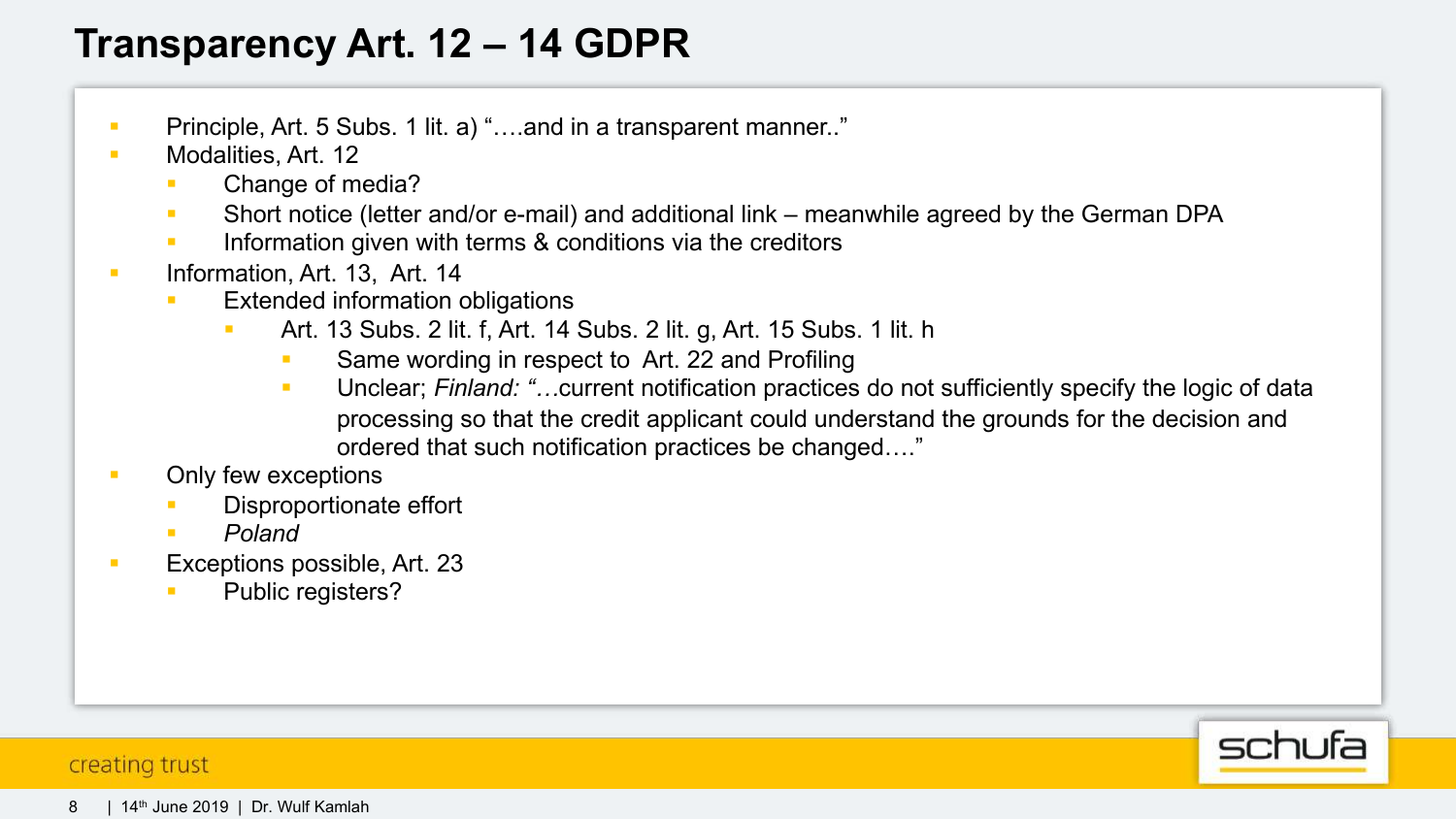## **Transparency Art. 12 – 14 GDPR**

## **SCHUFA Information Art. 14/15 GDPR incl. Score Explanation**

- **•** Provides the data subject with structured information regarding the content required under Art. 14/15 Subs. 1 GDPR
- Contains detailed information on scoring under No 4

#### **SCHUFA Information**

Name and contact information for the controller as well as the company data protection officer CCHUFA Holding AC, Kormoranweg 6, 65201 Wildcoaten, Tal.: +49 (0) 6 11-92 78 0

The SCHUFA company data protection officer can be reached at the accreen lieted above, attr. Department of Data Protection or by earning an ernall to deteractura caschuls de

- 2 Data processing by SCHUFA
- 2.1 Purpose of data proceeding and legitimate interests pursued by SCHUPA or a third party

BCHUFA processes percent data in order to provide recipients with a legitimate interest information needed to evaluate the  $\frac{1}{2}$  and the state of the state with the state of state and state fields in the state of the state of the state of the state of the state of the state of the state of the state of the state of the state of the state processed for partness of traud prevention, integrity assessment, money raundering prevention, identity and age ventication, activists

In addition to the attrementories, purposes, schedule also processes personal data for internal purposes (e.g. assertion of and determining a dispute, gameral such security and the model was the model of services and products, ensuring it eachility and<br>IT operations), its legitimate interest in such processing is based on the purposes in questi (afficient parformance of tasks, avoiding les al ricks).

Pursuart to Article 14 (4) GDPR, SCHURA will provide information regarding any changes to the purposes for which riprocesses data.

#### 1.2 Legal bases for data processing

screating process persons case on the rasks often presents of the cases accuse the obstance cases is processed or the<br>Institute of persons to registe or by street party and the provided that processing to recognize of the declaration to the contractual partner in question. This also agains to consent provided grisn to the effective date of the GDPR. The<br>revocation of consent does not affect the legativ of personal data processed prior to re

#### 13 Data courose

scrutramentem incora non is contatua partes, They mouse meanors, International and agreed service provises of<br>contated inter lackgam Economic Area and Switzelland, Is well link contribe ac applicable (other order at sequen be purpose described in sedion 1.1, in particular (mail prost) relation. Commission convention, dentice profilers, peachy, energy<br>supply, becommissions. Insurance or debt collection comparies. Furthermore. SCHUTA processes

- 2.4 categories of personal information that is processed (personal data, payment mistory and contractual compliance)
- · Personal tata, els suntana (including any prenoss names mai may be obtained upon special request), giver name, que or prim,<br>placa of birth, actrisse, phor addresses
- Information reparding the Initiation and execution of a transaction in accordance with the contract (e.g. current accounts, installment lasre, creditords, gambimen-exempl accounts, basic accounts)
- . Information regarding undepoted, peet-due olatine added to repeated durating or legially enforceable claims and their resolution
- . Information regarding improper or otherwise maximient activities such as lowing that or credit rating traud. Information from public regletries and official publications
- $-$  Section

#### 15 Categories of recipients of personal data

Hedpens conpresentance parrels puissant losebol 23 domined in the European Economic Alea are switzenard, as well only<br>this counties as applicate (to the edent an assump) decider mase by the European Commission and an extra recipens. SCHUPA is aso subject to the statutory powers of mervertion, held by public authorities.

#### 10 Duration of data storage

CCHUFA close information about individuals for a cartain seriod only.

Necessity is the decisive factor used to define this behind. SCHUPA has estatested started necess for a review of the recossity of further clorage ander arabure of personal data. Baced on these rules, the general clorage period for personal data is three years, to the cay, from the cate on which the consequenting activities were completed. The tongoing industriations, examples of other eracine pariods include:

- . Internation regarding enquiries: twelve months to the day
- imperiation regarding eldebishes contactual data relating to account escumented without the associated claim (e.g. current accounts) credi cards, illeconfinationers assourte al energy accounts), internation regarding contacts for which an evidential review is<br>provided to by any leg. Accusing exempt from gamerinam, pasic accounts), as well as guarantees
- Data from detter resistent of the central enforcement counts: three years to the day, but earlier if SCHUFA le provided with evidence of

December 2018

SCHUTA Information PPC

 $7.032$ 



#### 9 | 14th June 2019 | Dr. Wulf Kamlah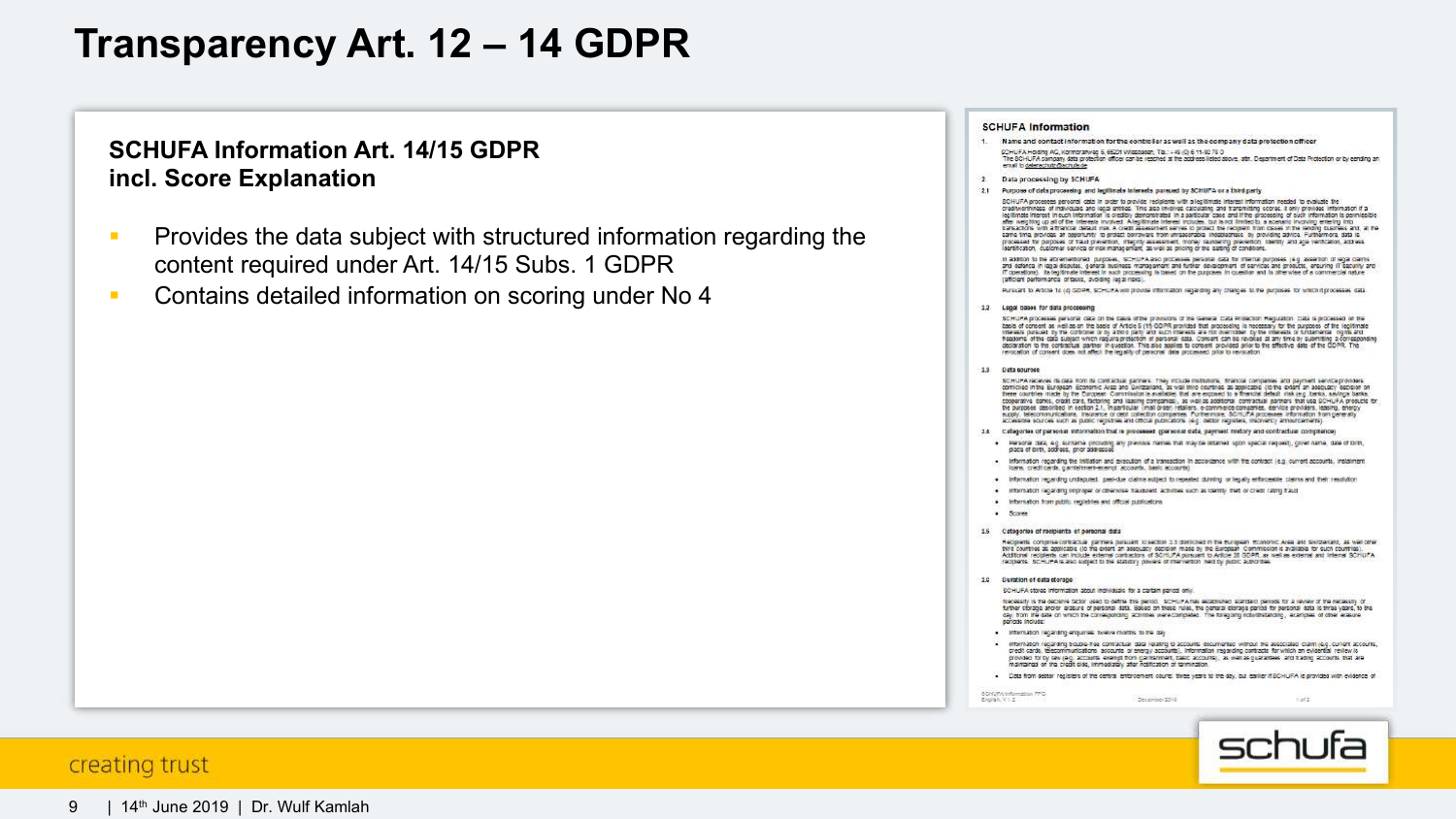# **Transparency Art. 15 GDPR**

- Right of access by the data subject
	- Art. 15 Subs. 3
		- "……copy…."?
			- Copy of personal data not copy of documents
- "……electronic form…."?
	- **Webcode provided with the credit-report (snail-mail)**

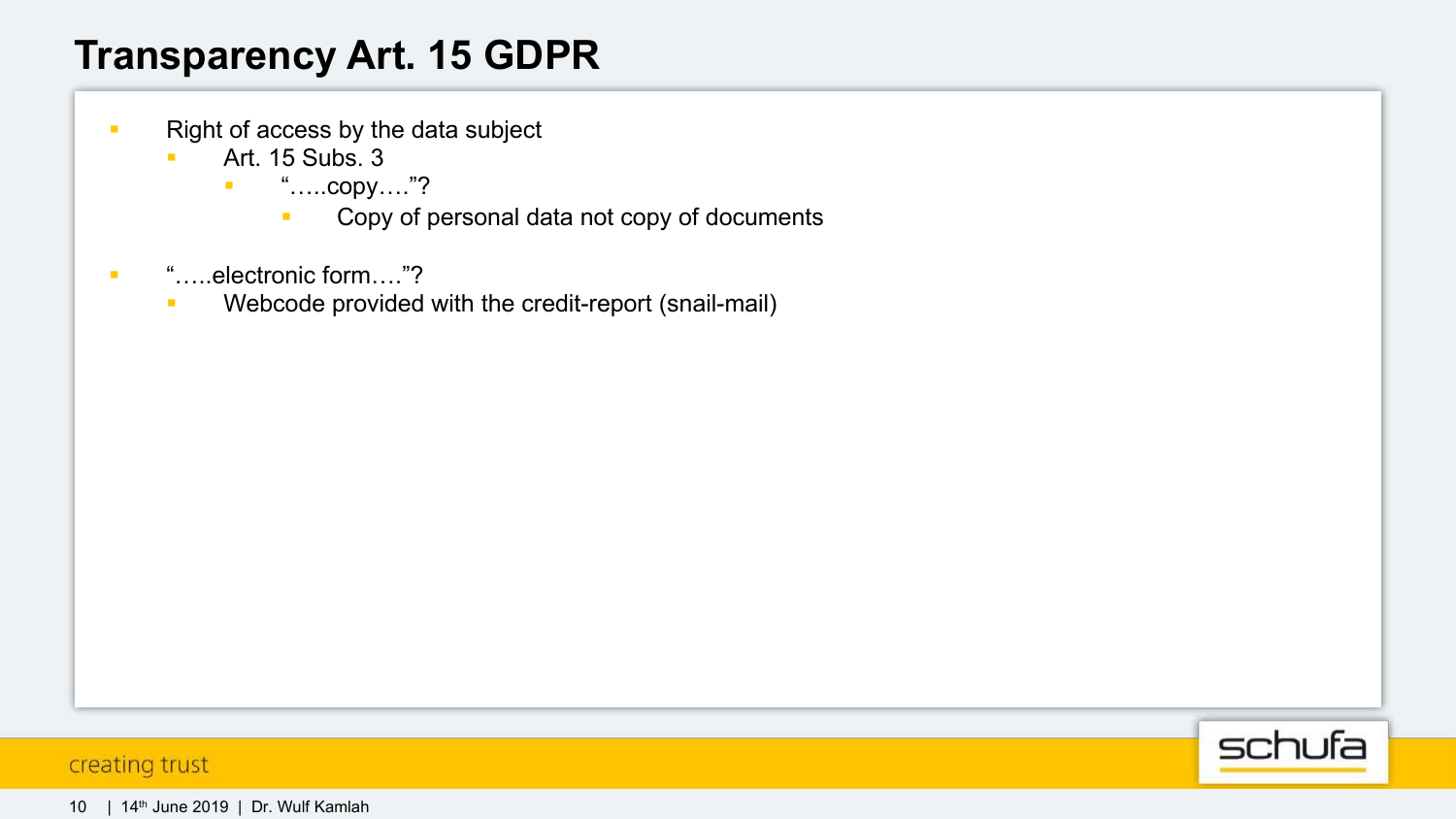# **GDPR Evalution 2020 – QUESTION COMMISSION**

creating trust



11 | 14th June 2019 | Dr. Wulf Kamlah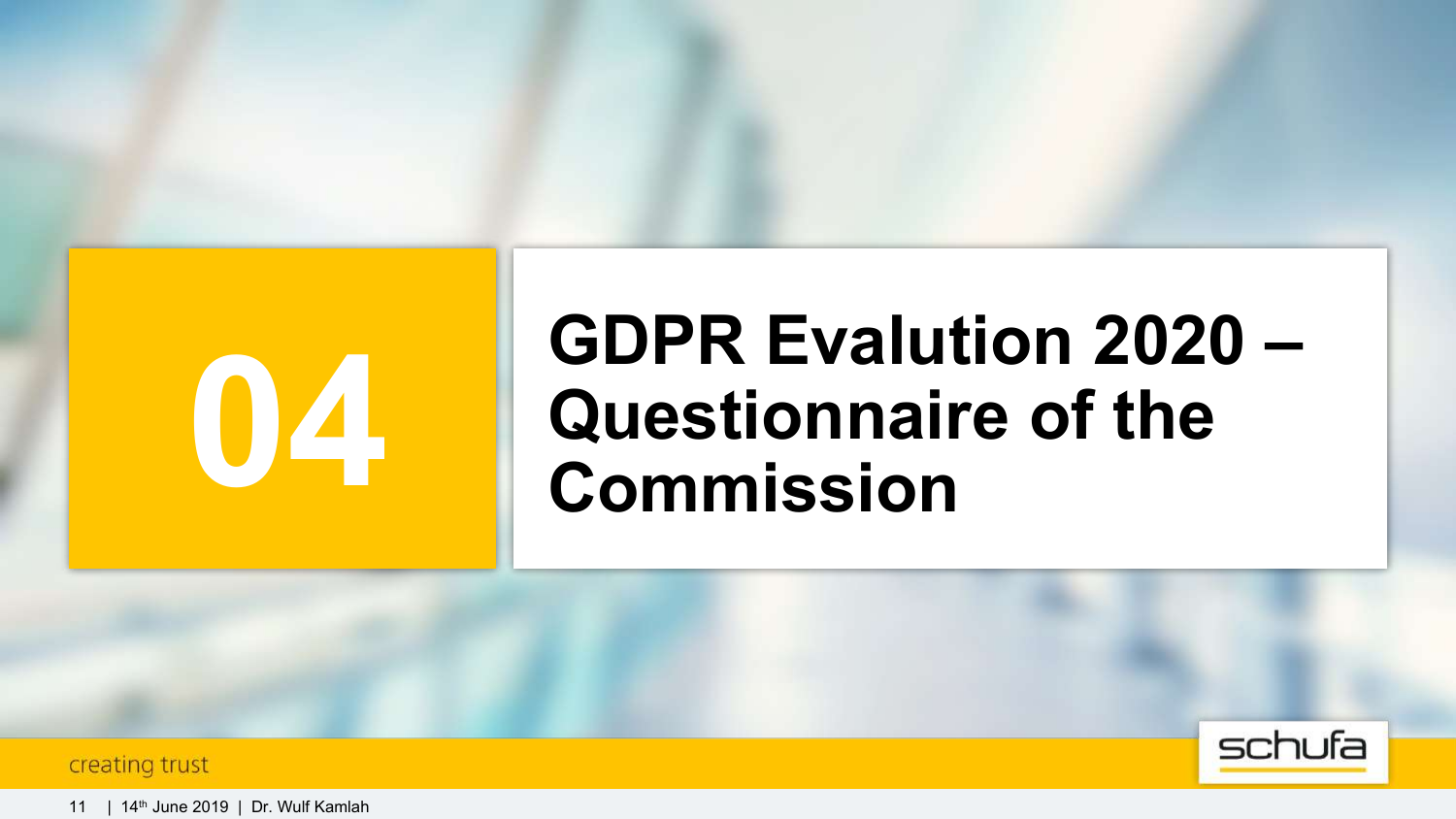# **GDPR Evaluation 2020 – Questionnaire of the Commission**

## **Art. 97 Commission Reports**

- § "By 25 May 2020 and every four years thereafter, the Commission shall submit a report on the evaluation and review of this Regulation to the European Parliament and to the Council."
- § "…"
- "The Commission shall, if necessary, submit appropriate proposals to amend this Regulation, in particular taking into account of developments in information technology and in the light of the state of progress in the information society."
- Kick-off-Meeting DPF 13th March 2019
	- § Olivier Micol, DG Just, Head of Data Protection Unit
	- **Invitation to answer the questionaire**

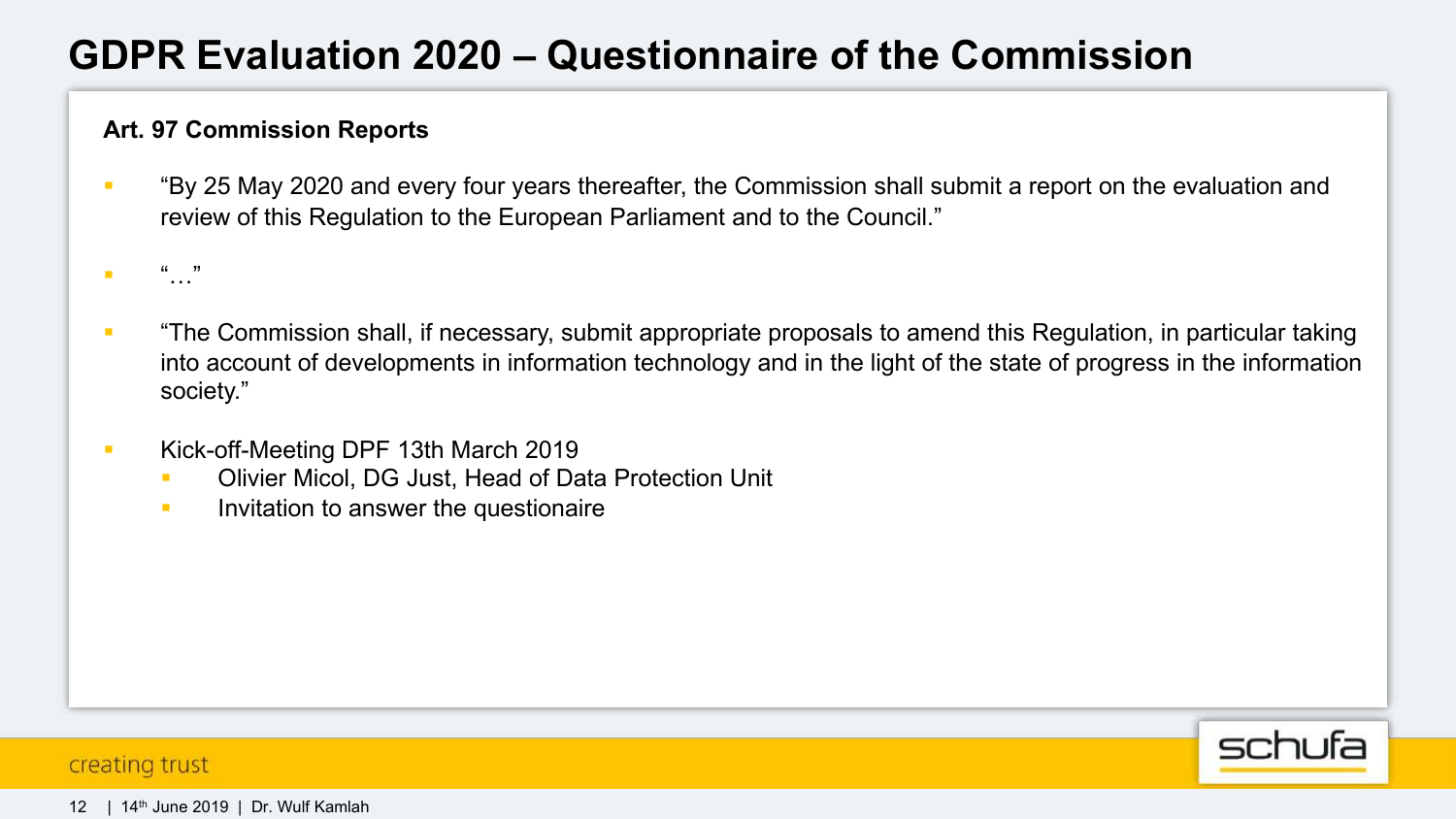# **GDPR Evaluation 2020 – Questionnaire of the Commission**

## **Main issues and the answers**

Main Comments

GDPR readiness was taken very seriously, with most CRAs running multi-annual compliance programmes before the date of application of GDPR.

- **•** Identification of all the treatments of data and the data assets of the company, including considerations of the legal grounds for processing data, data retention periods, etc.
- **•** Updating or creating privacy notices to meet the GDPR transparency requirements.
- **•** Implementing new procedures to cope with the new data subject rights and the obligations to demonstrate compliance under Article 5(2).

schufa

- § Art. 20
- **EXECT** increase of cases (Art. 15, 17, 21 Subs. 1), but no representative action under Art. 80
- **Clarification of Controller and Processor agreements with suppliers and customers** 
	- All contracts were updated to GDPR and national law
	- No revised SSC so far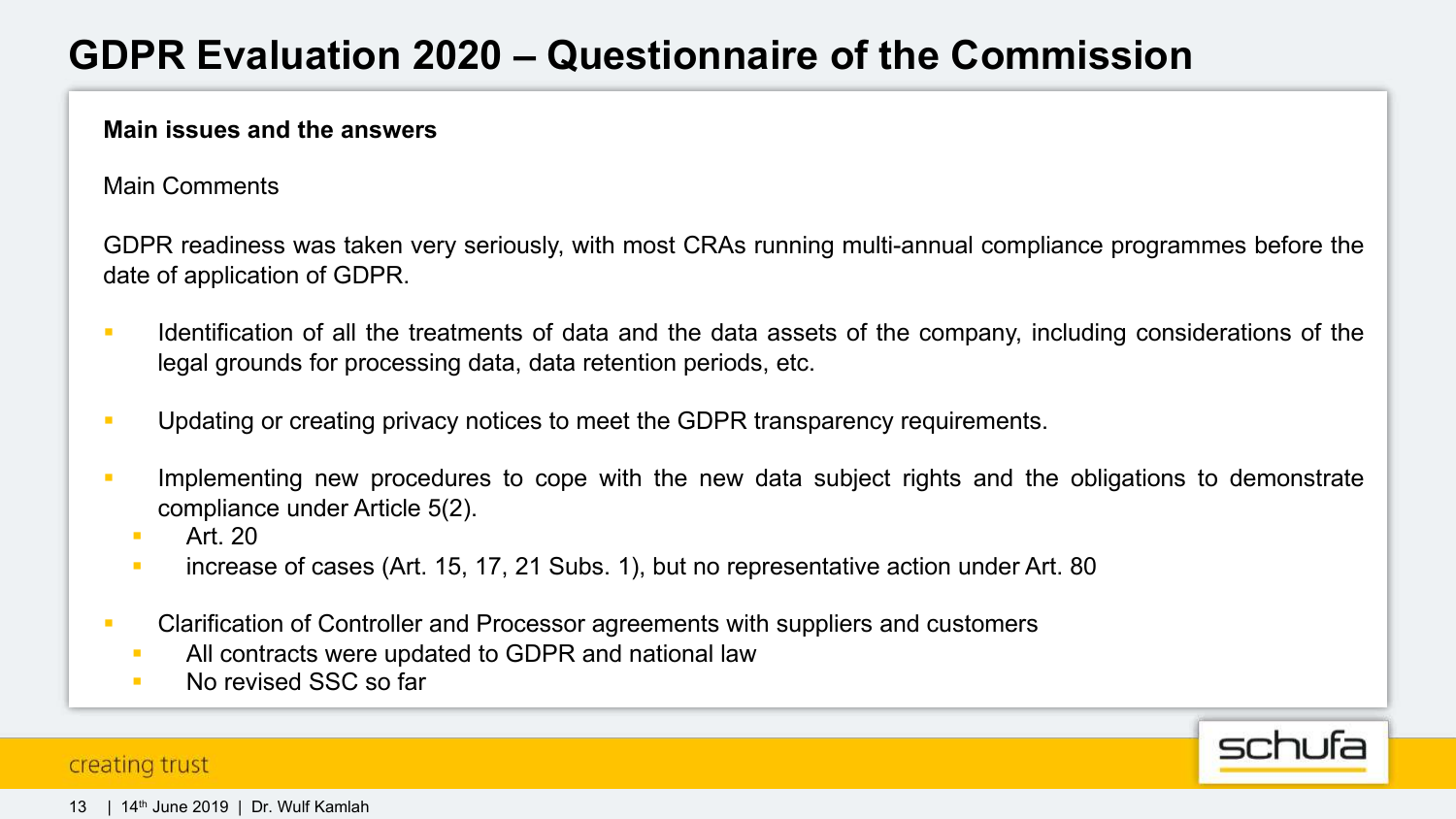## **Conclusion**

## Our Industry

- **•** has a legal basis
- **•** is compliant in profiling
- **•** fulfills the transparency obligation
- **•** is in contact and dialogue with the DG Just